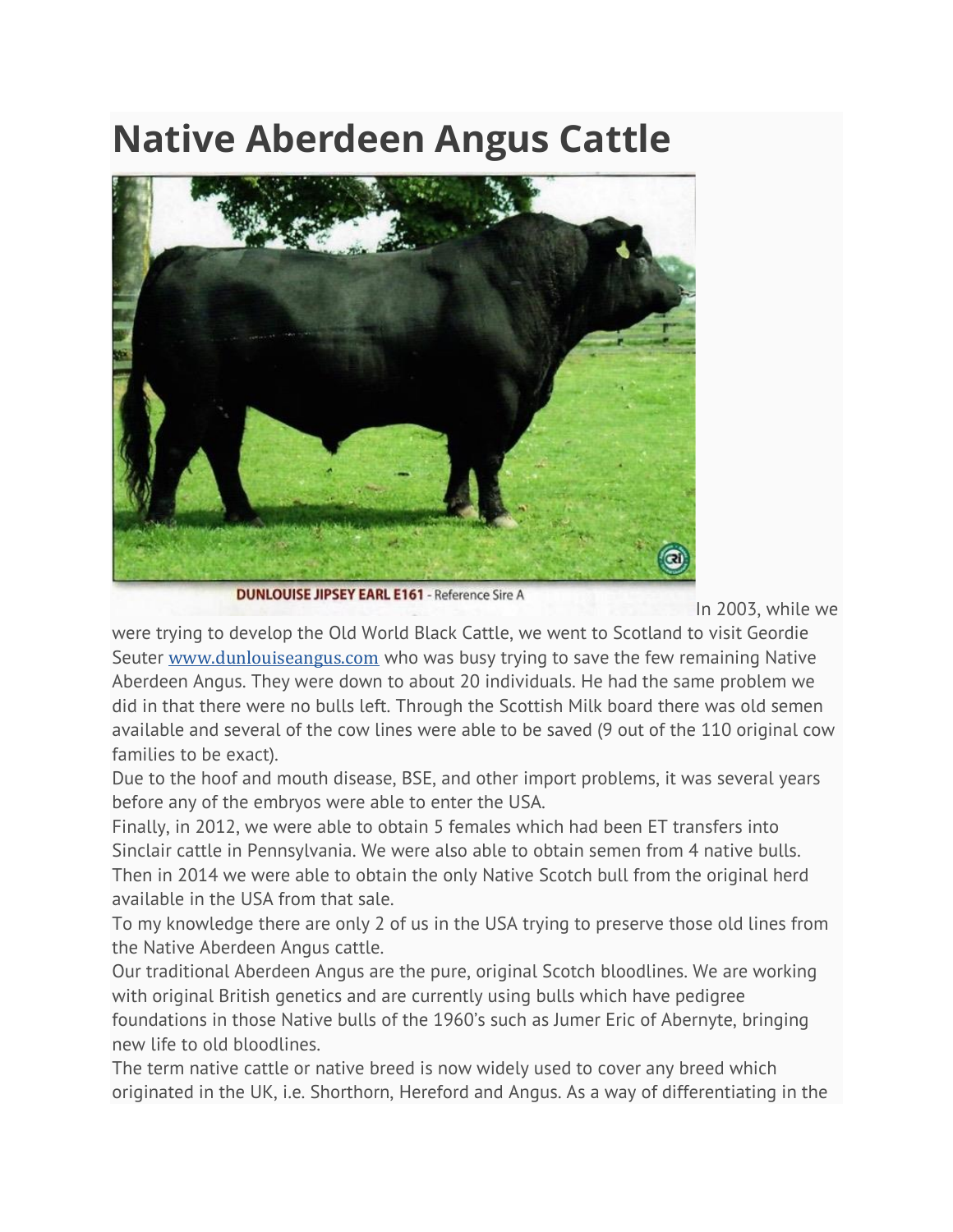Angus breed, the term NATIVE BRED, means no imported bloodlines, into the original genetics, and this is marked on the animal's pedigree certificate.



**Contact us to see if we have Native Angus bulls for sale in time for next year's breeding season.**

Registered Aberdeen Angus Bulls For Sale

## **These three are the reference sires for the Native Aberdeen Angus Cattle.**

Jumor Eric of Abernyte and Evesund of Dupplin are the two line bred sires found in most of our cattle lines.

These are Excellent sires that were very famous in the 60's and 70's in Scotland. The last is Dunlouise Jipsey Earl from the famous Jipsey cow line. He has become very famous in the USA for his outstanding progeny and his semen is widely sought after.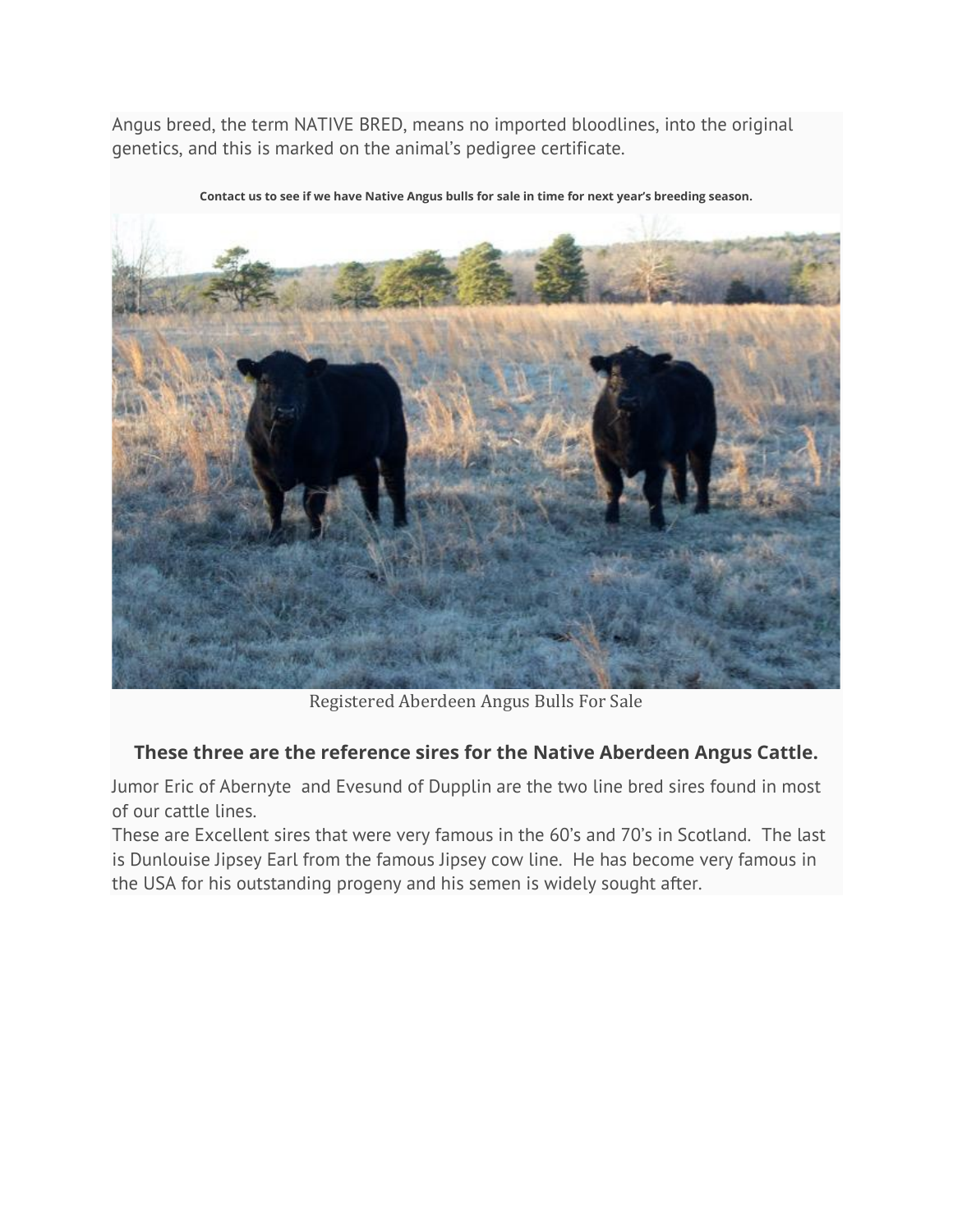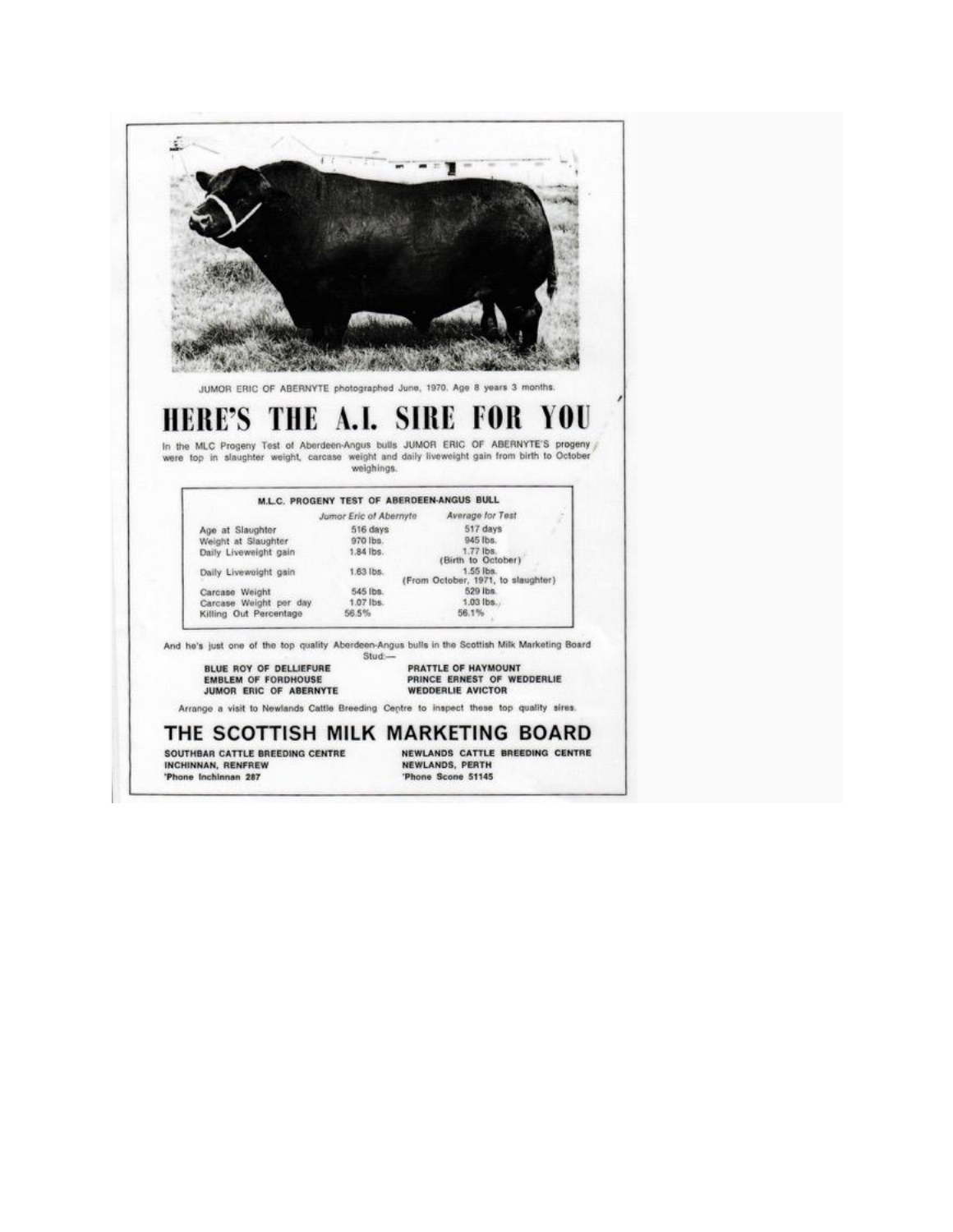